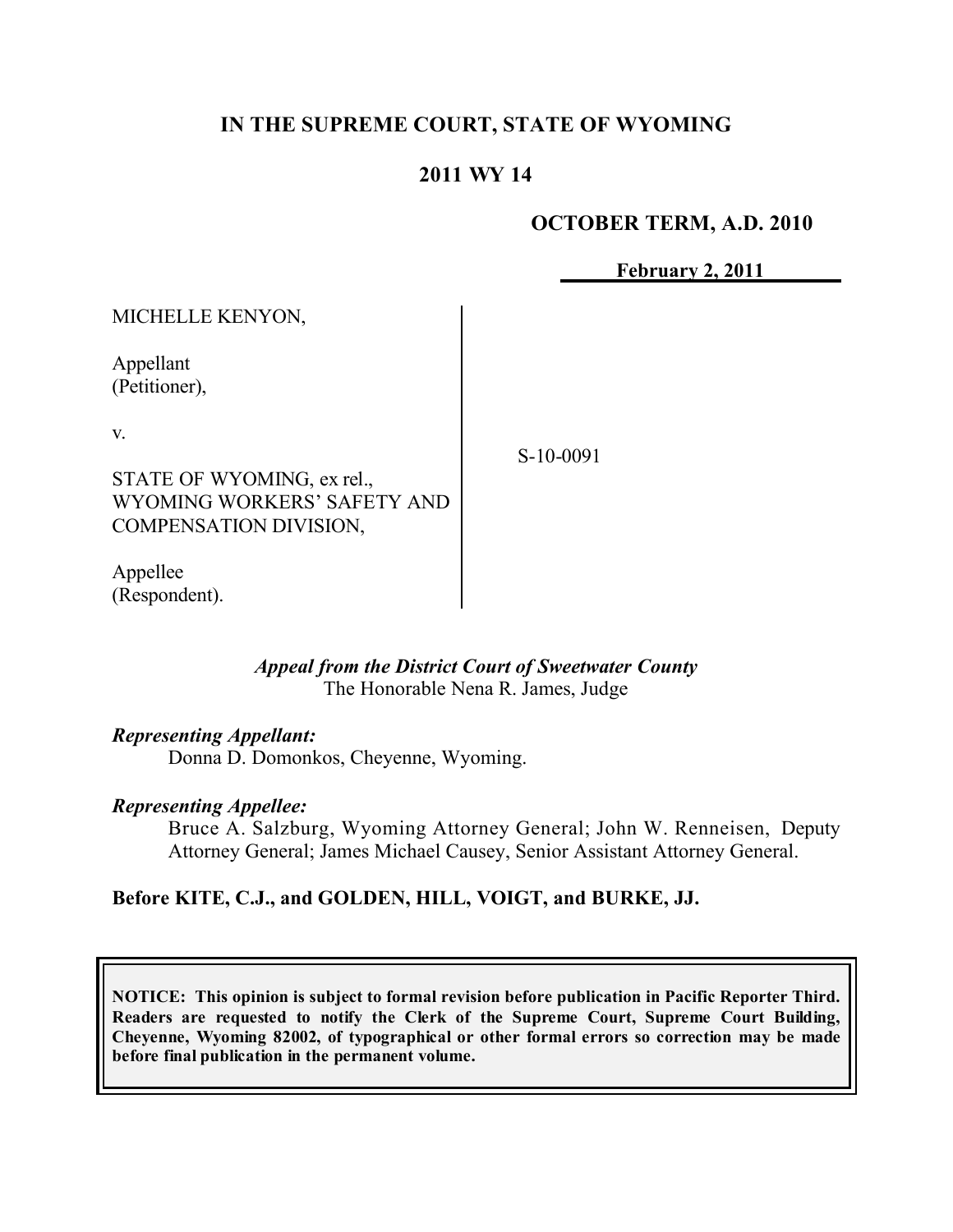## **KITE, Chief Justice.**

[¶1] Michelle Kenyon sought worker's compensation benefits for arthroscopic right knee surgery necessitated by a work-related injury and for a subsequent total knee replacement. After a contested case hearing, the Office of Administrative Hearings (OAH) awarded benefits for the arthroscopic surgery and related treatment but denied benefits for the total knee replacement, ruling that she did not satisfy her burden of proving that her work related injury necessitated that procedure. Ms. Kenyon petitioned for judicial review and the district court affirmed the OAH decision. Ms. Kenyon appealed to this Court claiming the OAH failed to apply the second compensable injury rule and its associated burden of proof, improperly found the Wyoming Worker's Compensation Division's (Division) expert was more persuasive than her treating physician and improperly determined that she was not credible. We affirm.

### **ISSUE**

[¶2] Ms. Kenyon presents the following issue for this Court's consideration:

Whether the Office of Administrative Hearing's Findings of Fact and Conclusions of Law are in accordance with the law.

## **FACTS**

[¶3] Ms. Kenyon has a long history of right knee problems. After she injured her right knee in a non-work related accident, Dr. Peter Rork, M.D., performed surgery in 1999, which included anterior cruciate ligament (ACL) reconstruction, partial lateral meniscectomy and debridement of loose cartilage. Because she continued to experience pain, Dr. Rork performed a second surgery in 2000. X-rays taken in the summer of 2000 showed osteoarthritic changes in the right knee, and Dr. Rork instructed her to use a brace.

[¶4] On March 19, 2006, Ms. Kenyon injured her right knee while working for Franks Westates near Pinedale, Wyoming. She was working in the oilfield on a casing crew when she caught her foot under a vent. In the process of trying to free her foot, she twisted her right knee. She again sought medical treatment from Dr. Rork, and he operated on her knee on March 29, 2006. This time, he performed a partial lateral meniscectomy, debridement of loose cartilage, and three compartment synovectomy. Tests conducted at that time also showed osteoarthritic degenerative changes.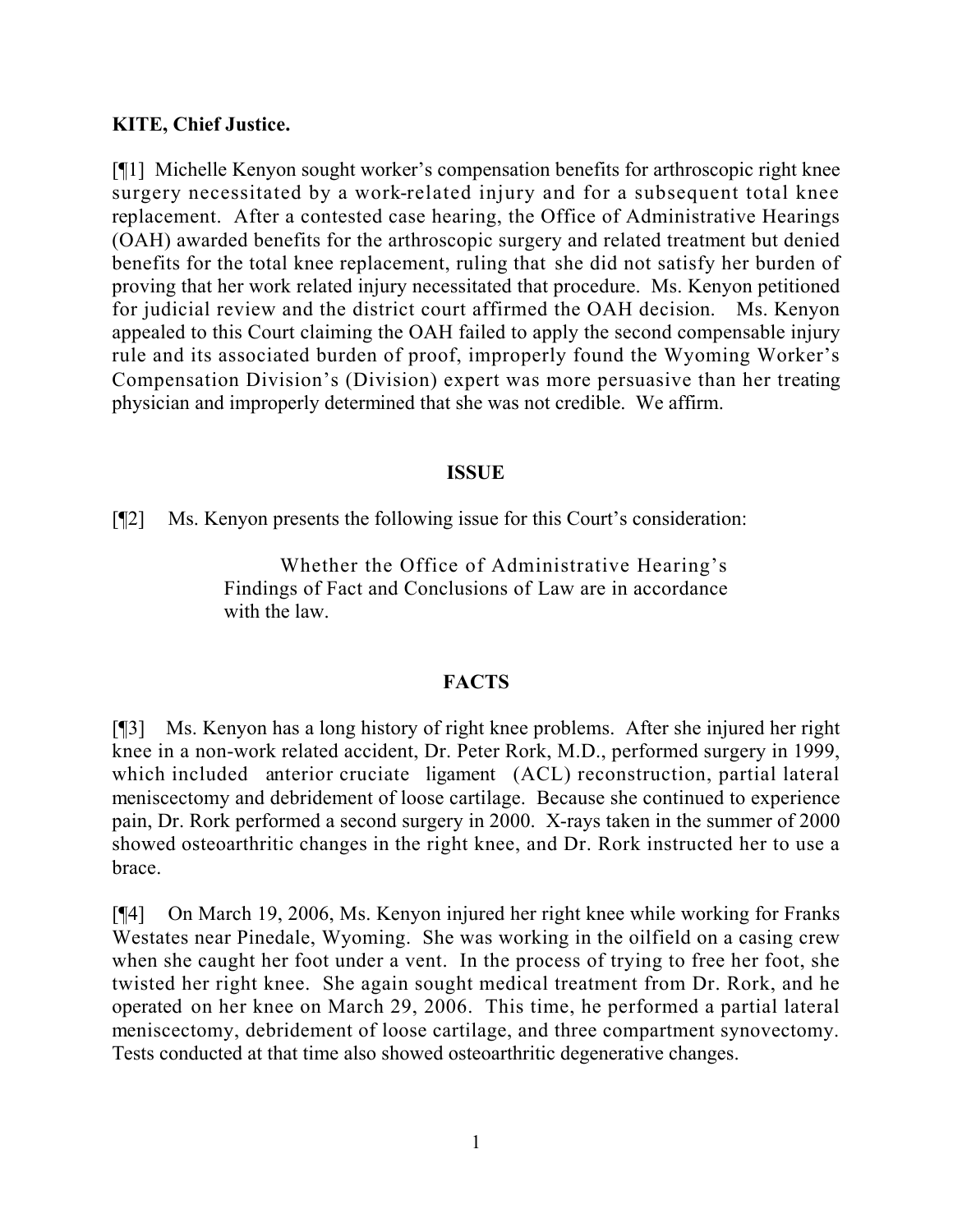[¶5] Ms. Kenyon saw Dr. Rork for follow up treatment through May 2, 2006. His notes from that appointment indicated that she had good days and bad days but continued to improve. He instructed her to continue physical therapy and remain off work. Although he expected to see her for more follow up appointments, she did not return for approximately eighteen months.

[¶6] Ms. Kenyon filed a report of injury on April 20, 2006. She indicated in her report that she had previously injured and undergone surgery on her right knee. On May 16, 2006, the Division issued a final determination, denying benefits because her report of injury had not been filed in a timely fashion and the Division had not received copies of the medical records from her preexisting injury. Ms. Kenyon objected to the final determination and requested a hearing.<sup>1</sup>

[¶7] When Ms. Kenyon finally saw Dr. Rork again in November 2007, she reported that she was experiencing increasing discomfort in her right knee. The radiological evaluations showed "significant osteoarthritic changes" in Ms. Kenyon's knee. Dr. Rork stated in his notes that he believed Ms. Kenyon would eventually need a total knee arthroplasty (total knee replacement). With regard to the cause of the potential total knee replacement, Dr. Rork stated:

> She had knee arthroscopy and debridement on March 29 and never really bounced back from that. I believe that I am not able to say with confidence that she would have ended up at this point without the work-related injury, but I am able to say with confidence that she is here because of the work-related injury. She will need a total knee arthroplasty. She has a hearing with worker's compensation and we will contact her attorney at her request concerning the same.

Dr. Rork performed a total knee replacement on July 9, 2008. Ms. Kenyon requested workers' compensation benefits for that procedure as well as for the March 2006 surgery, and the Division maintained she was not entitled to benefits for either procedure.

[¶8] At the contested case hearing held on December 3, 2008, Ms. Kenyon testified and presented the deposition testimony of Dr. Rork. The Division submitted a report prepared by Paul Ruttle, M.D., who had performed an orthopedic medical evaluation of Ms. Kenyon and reviewed her medical records. The OAH left the evidence open at the conclusion of the hearing because Dr. Ruttle was scheduled to be deposed later. The hearing was reconvened on February 11, 2009, at which time Dr. Ruttle's deposition

 $\overline{a}$ <sup>1</sup> The administrative proceedings were delayed numerous times. The record indicates that Ms. Kenyon's attorneys had a difficult time contacting her and, at some point, she was incarcerated for five months.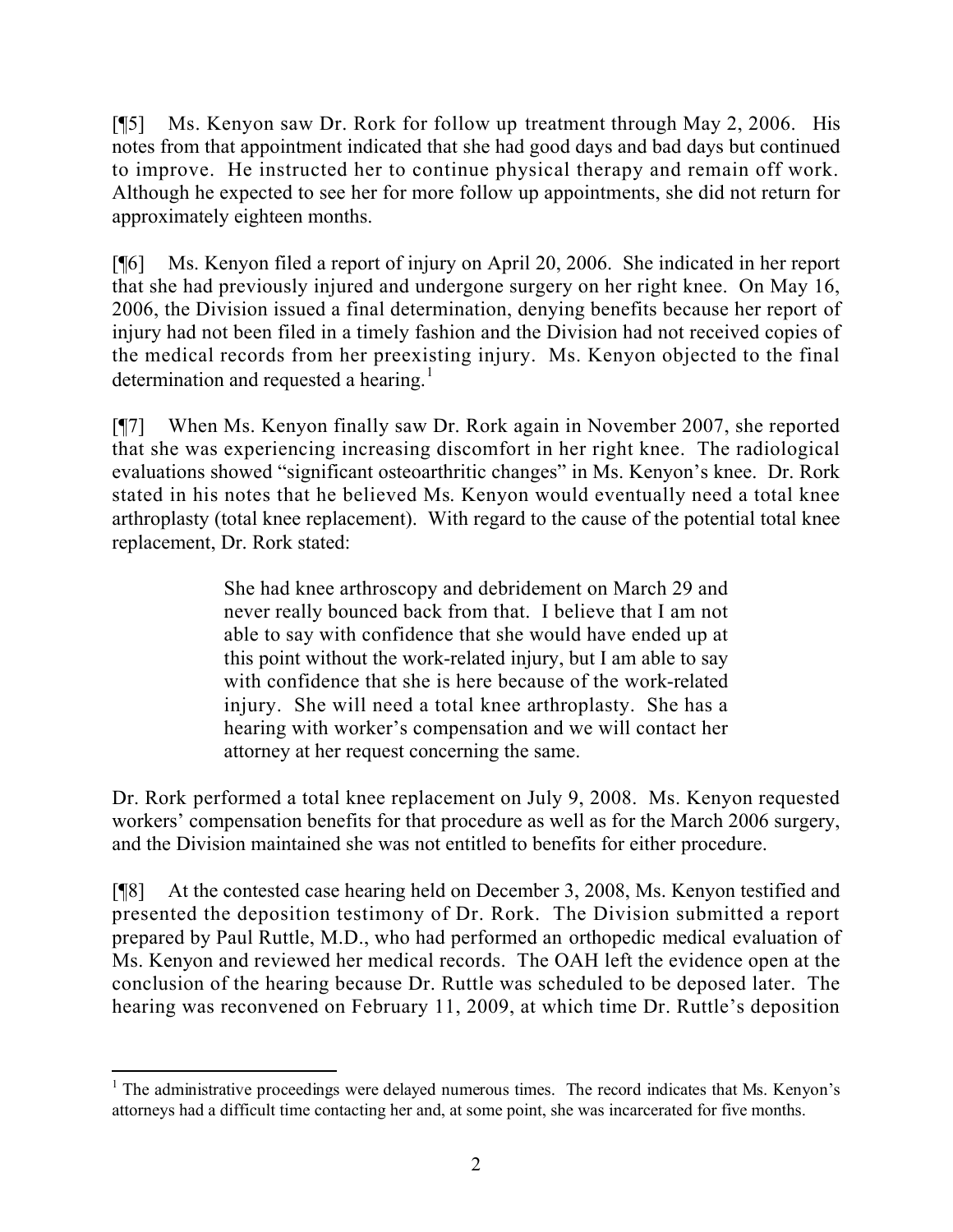transcript and Dr. Rork's written response to Dr. Ruttle's testimony were admitted into evidence.

[¶9] The OAH issued a decision in which it awarded benefits for the "acute" injury and associated surgery in March 2006, but denied benefits for the total knee replacement in July 2008, concluding that procedure was not related to the work injury. Ms. Kenyon petitioned the district court for review, and it affirmed the OAH decision. She then appealed to this Court.

## **STANDARD OF REVIEW**

[¶10] On appeal from a district court's review of an administrative agency's decision, we review the case as if it had come directly from the agency and do not give any deference to the district court's decision. *Dutcher v. State ex rel. Wyo. Workers' Safety & Comp. Div.,* 2010 WY 10, ¶ 9, 223 P.3d 559, 561 (Wyo. 2010); *Dale v. S & S Builders, LLC,* 2008 WY 84, ¶ 8, 188 P.3d 554, 557 (Wyo. 2008). Our review is governed by Wyo. Stat. Ann. § 16-3-114(c) (LexisNexis 2009):

> (c) To the extent necessary to make a decision and when presented, the reviewing court shall decide all relevant questions of law, interpret constitutional and statutory provisions, and determine the meaning or applicability of the terms of an agency action. In making the following determinations, the court shall review the whole record or those parts of it cited by a party and due account shall be taken of the rule of prejudicial error. The reviewing court shall:

> (i) Compel agency action unlawfully withheld or unreasonably delayed; and

> (ii) Hold unlawful and set aside agency action, findings and conclusions found to be:

> (A) Arbitrary, capricious, an abuse of discretion or otherwise not in accordance with law;

> (B) Contrary to constitutional right, power, privilege or immunity;

> (C) In excess of statutory jurisdiction, authority or limitations or lacking statutory right;

> (D) Without observance of procedure required by law; or

> (E) Unsupported by substantial evidence in a case reviewed on the record of an agency hearing provided by statute.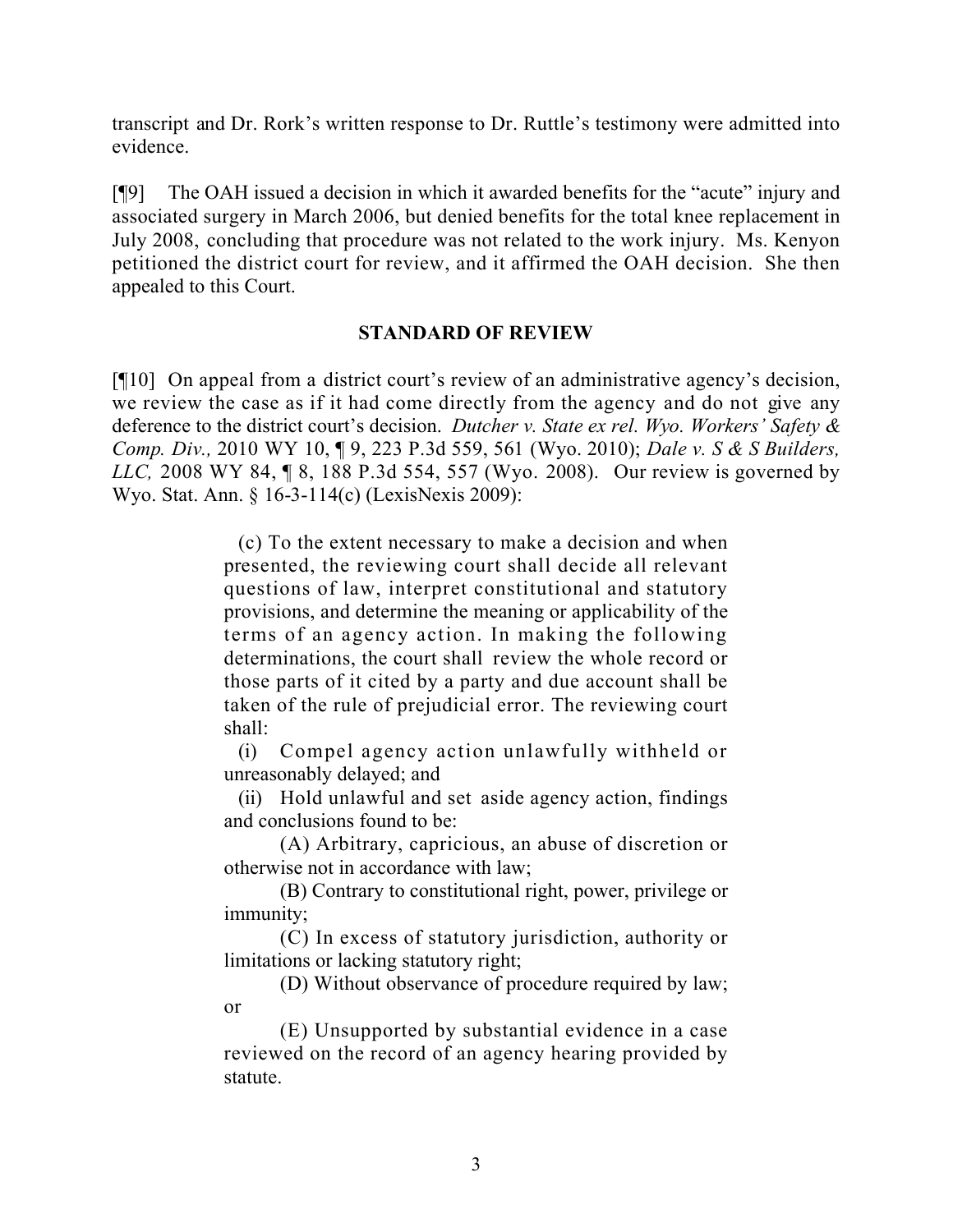[ $[$ [11] In accordance with  $\S$  16-3-114(c), we review the agency's findings of fact by applying the substantial evidence standard. *Dale,* ¶ 22, 188 P.3d at 561. Substantial evidence means "such relevant evidence as a reasonable mind might accept as adequate to support a conclusion." *Bush v. State ex rel. Wyo. Workers' Comp. Div.,* 2005 WY 120, ¶ 5, 120 P.3d 176, 179 (Wyo. 2005) (citations omitted). "Findings of fact are supported by substantial evidence if, from the evidence preserved in the record, we can discern a rational premise for those findings." *Id.*

[¶12] With regard to an agency determination that the claimant did not satisfy her burden of proof, we have said:

> If the hearing examiner determines that the burdened party failed to meet his burden of proof, we will decide whether there is substantial evidence to support the agency's decision to reject the evidence offered by the burdened party by considering whether that conclusion was contrary to the overwhelming weight of the evidence in the record as a whole. If, in the course of its decision making process, the agency disregards certain evidence and explains its reasons for doing so based upon determinations of credibility or other factors contained in the record, its decision will be sustainable under the substantial evidence test. Importantly, our review of any particular decision turns not on whether we agree with the outcome, but on whether the agency could reasonably conclude as it did, based on all the evidence before it.

*Dale*, **[22, 188 P.3d at 561 (citations omitted).** 

[¶13] "We review an agency's conclusions of law *de novo,* and will affirm only if the agency's conclusions are in accordance with the law." *Moss v. State ex rel. Wyo. Workers' Comp. Div.,* 2010 WY 66, ¶ 11, 232 P.3d 1, 4 (Wyo. 2010); *Dale,* ¶ 26, 188 P.3d at 561-62.

## **DISCUSSION**

[¶14] Although Ms. Kenyon's stated issue is general, her appellate brief includes several arguments that the OAH decision was erroneous, including: the hearing examiner failed to identify and apply the second compensable injury rule and its associated burden of proof; the hearing examiner incorrectly accepted the Division's expert's medical opinion instead of her treating physician's opinion; and the hearing examiner improperly concluded that she was not a credible witness.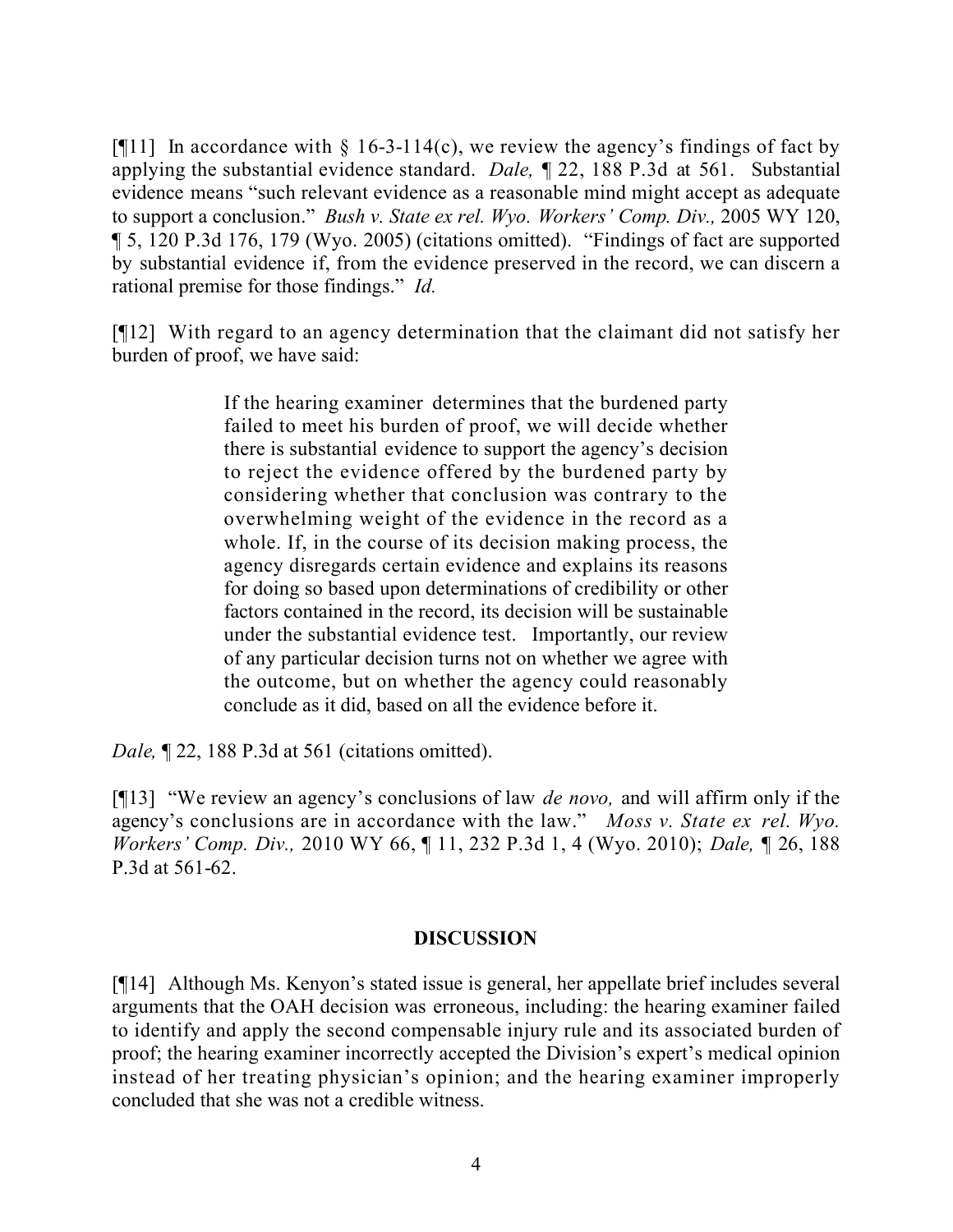# *1. Second Compensable Injury/Burden of Proof*

[¶15] Ms. Kenyon asserts that the OAH erred as a matter of law by failing to apply the second compensable injury rule and its associated burden of proof, which she claims is more lenient than the preponderance of the evidence burden applied by the agency.<sup>2</sup> The second compensable injury rule was recently described by this Court in *State ex rel. Wyo. Workers' Safety & Comp. Div. v. Kaczmarek,* 2009 WY 110, ¶ 9, 215 P.3d 277, 281 (Wyo. 2009):

> Wyoming law has long recognized that a single incident at work can give rise to more than one compensable injury. *See Baldwin v. Scullion,* 50 Wyo. 508, 62 P.2d 531, 539 (1936). This principle, referred to as the second compensable injury rule, applies when "an initial compensable injury ripens into a condition requiring additional medical intervention." *Yenne-Tully v. State ex rel. Wyo. Workers' Safety & Comp. Div.,* 12 P.3d 170, 172 (Wyo. 2000).

[¶16] The issues considered by the OAH in this case were whether the acute injury and resulting surgery in March 2006 and the subsequent total knee replacement in 2008 were the result of Ms. Kenyon's work injury on March 19, 2006, or the result of a preexisting knee condition. The OAH ruled that the 2006 injury and treatment were related to the work accident and therefore compensable, but the 2008 total knee replacement was related to her preexisting condition and not compensable.

[¶17] Preexisting conditions are excluded from the definition of compensable injury:

(xi) "Injury" means any harmful change in the human organism other than normal aging and includes damage to or loss of any artificial replacement and death, arising out of and in the course of employment while at work in or about the premises occupied, used or controlled by the employer and incurred while at work in places where the employer's business requires an employee's presence and which subjects the employee to extrahazardous duties incident to the business. "Injury" does not include:

 $2^2$  Ms. Kenyon did not raise the second compensable injury rule at the agency level. We generally do not address arguments raised for the first time on appeal. However, we recognized in *Carabajal v. State ex rel. Wyo. Workers' Safety & Comp. Div.,* 2005 WY 119, ¶¶ 20-21, 119 P.3d 947, 954 (Wyo. 2005), that the application of the correct burden of proof falls within an exception to the rule because it is fundamental in nature. Thus, we addressed the legal issue of whether the second compensable injury rule should have been applied in *Carabajal* even though it was not specifically raised until appeal. *Id.*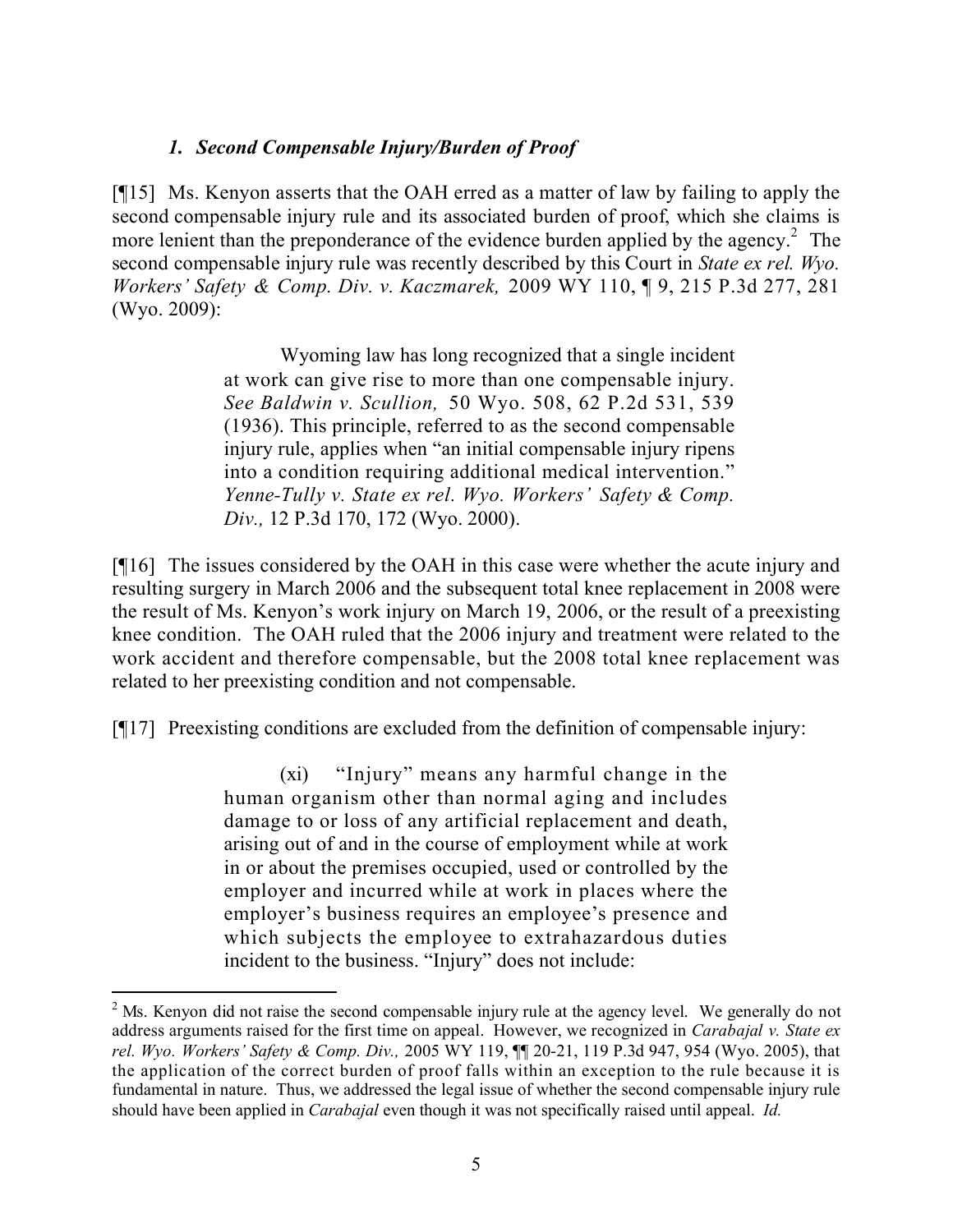. . . . (F) Any injury or condition preexisting at the time of employment with the employer against whom a claim is made[.]

Wyo. Stat. Ann. § 27-14-102(a)(xi) (LexisNexis 2009).

. . . .

[¶18] However, an employee who has a pre-existing condition may still recover if her "employment aggravated, accelerated, or combined with the disease or infirmity to produce the death or disability for which compensation is sought." *Dutcher, ¶* 14, 223 P.3d at 562, citing *Lindbloom v. Teton Int'l,* 684 P.2d 1388, 1389 (Wyo. 1984) and Larson's Workmen's Compensation Law. "To prove aggravation of a preexisting condition, a claimant must demonstrate by a preponderance of the evidence that the work contributed to a material degree to the aggravation of the condition. *State ex rel. Wyo. Workers' Safety & Comp. Div. v. Slaymaker,* 2007 WY 65, ¶ 14, 156 P.3d 977, 981-82 (Wyo. 2007)." *Dutcher,* ¶ 15, 223 P.3d at 562.

[¶19] The OAH made the following relevant conclusions regarding Ms. Kenyon's preexisting knee condition and her March 19, 2006, injury:

> 67. The undisputed evidence at [the] hearing proved Kenyon suffered from a significant preexisting right knee condition prior to the March 19, 2006 incident. Kenyon had undergone two surgeries and been instructed to wear a knee brace to alleviate [her] right knee pain.

> 68. The evidence is equally clear that Kenyon had returned to her normal activities and had been performing very physical employment for the years prior to her March 19, 2006 incident.

> 71. [T]his Office finds the only evidence at [the] hearing proved Kenyon suffered an<sup>[]</sup> acute exacerbation of her pre-existing right knee condition during the March 19, 2006 incident. Both Dr. Rork and Dr. Ruttle opined Kenyon had suffered a right knee injury while in the course and scope of her [work] duties . . . .

> 72. On March 29, 2006, Dr. Rork performed minor arthroscopic surgery to repair Kenyon's acute injury, and also addressed problems associated with Kenyon's chronic osteoarthritis which was most likely caused by Kenyon's original 1998 right knee injury.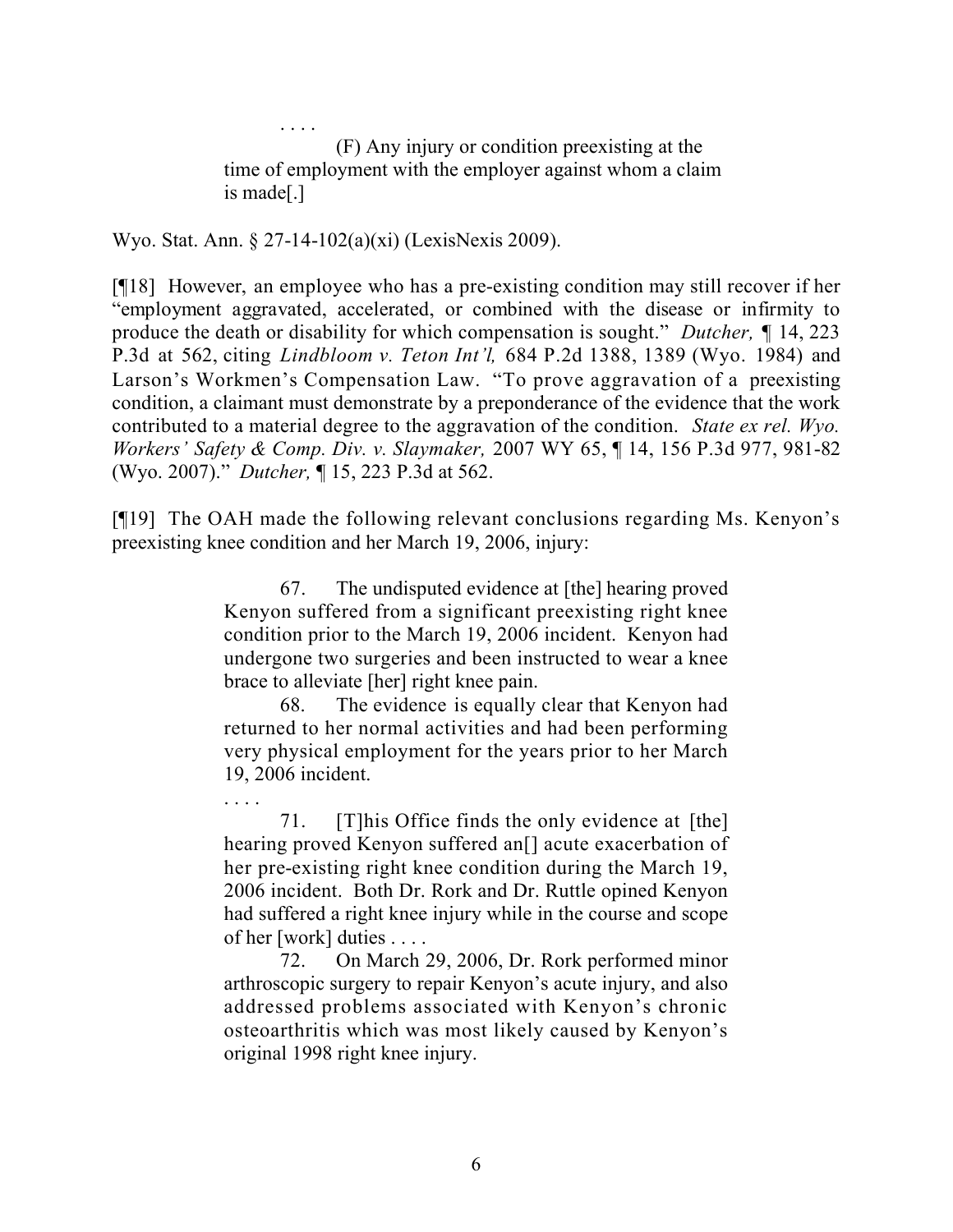73. Kenyon underwent a short course of physical therapy and was seen by Dr. Rork on three follow-up visits. Kenyon discontinued her treatment with Dr. Rork as of May 2, 2006.

74. Kenyon was able to golf and fish and hike after the May 2, 2006 examination. This Office finds, as Dr. Ruttle opined and the evidence indicated, Kenyon had recovered from her March 19, 2006 minor acute injury as of May 2, 2006 when she ceased treatment with Dr. Rork.

As to the treatment associated with the total knee replacement, the OAH concluded:

76. The undisputed evidence provided Kenyon sought no right knee medical treatment from May 2, 2006 until November 6, 2007 when she returned to Dr. Rork complaining of continued right knee pain. During the November 6, 2007 examination, Dr. Rork noted Kenyon was suffering from significant osteoarthritis and that Kenyon had never recovered from her March 29, 2006 surgery.

77. Kenyon admitted she sought no right knee treatment for eighteen months, but testified she suffered continued pain throughout the period. As explained above, Kenyon's testimony regarding her continued pain after May 2, 2006 was not credible. It must also be noted, Kenyon returned to her every day activities such as frequent golfing and taking care of her horses without needing additional treatment.

78. Kenyon sought no further treatment from Dr. Rork until February 1, 2008 when she returned complaining of right knee pain aggravated by activity but relieved by rest.

79. In May, 2008, Kenyon subsequently sought right knee treatment in Utah which was reportedly caused by Kenyon golfing. In late June 2008, Kenyon suffered yet another right knee injury stepping into a boat while on a fly fishing outing. Dr. Rork was not aware of Kenyon's intervening incidents and based his opinion solely on Kenyon's limited history.

[¶20] Under the second compensable injury rule, Ms. Kenyon would be entitled to benefits for the total knee replacement if the injury incurred at work on March 19, 2006, ripened into the condition requiring total knee replacement. It is clear that the hearing examiner considered whether the total knee replacement was caused by her 2006 injury (thus, a second compensable injury) or her preexisting condition. Regardless of whether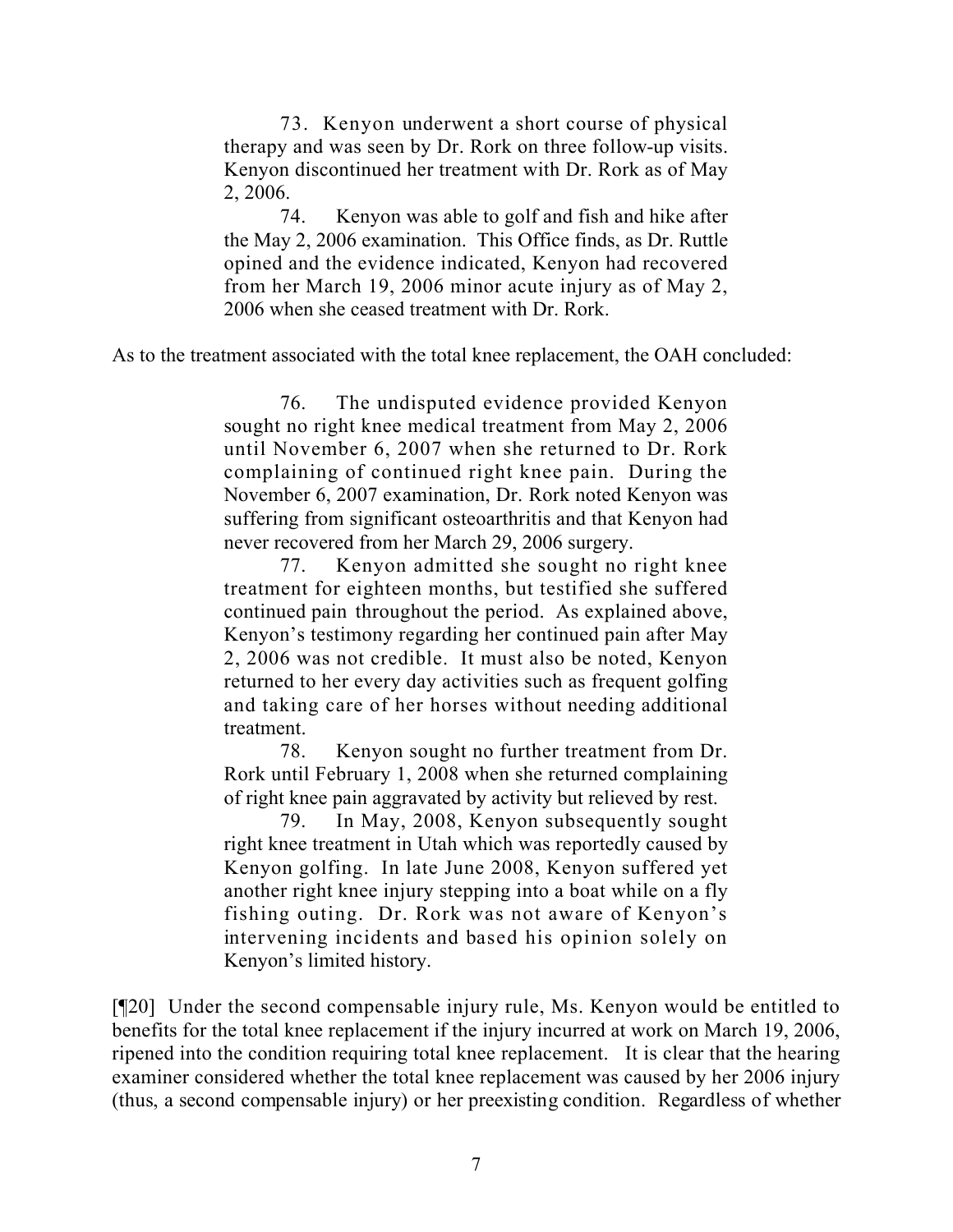the issue was phrased in terms of a second compensable injury ruling or not, the OAH considered the proper question in this case.

[¶21] Ms. Kenyon also argues that the OAH erred by applying the preponderance of the evidence burden of proof. She claims that *Pino v. State ex rel. Wyo. Workers' Safety & Comp. Div.,* 996 P.2d 679, 685 (Wyo. 2000) and *Kaczmarek,* ¶ 11, 215 P.3d at 282-83, indicate that the second compensable injury rule imposes a more lenient burden of proof, i.e., the claimant must demonstrate it is "more probable than not" that the first and second injury are causally related.

[¶22] As the OAH recognized, a claimant generally has the burden of proving each of the essential elements of her claim by a preponderance of the evidence. *Dale,* ¶ 35, 188 P.3d at 563; *Sherwin-Williams Co. v. Borchert,* 994 P.2d 959, 963 (Wyo. 2000). "As a part of that burden, the claimant must prove a causal connection exists between a workrelated injury and the injury for which worker's compensation benefits are being sought." *Id.* The definition of "preponderance of the evidence" is "proof which leads the trier of fact to find that the existence of the contested fact is more probable than its nonexistence." *Judd v. State ex rel. Wyo. Workers' Safety & Comp. Div.*, 2010 WY 85*,* ¶ 31, 233 P.3d 956, 968 (Wyo. 2010), quoting *Anastos v. General Chemical Soda Ash,* 2005 WY 122, 120, 120 P.3d 658, 665-66 (Wyo. 2005). We recognized that "preponderance" of the evidence" is the same as "more probable than not" in *Kaczmarek,* ¶ 11, 215 P.3d at 282-83 when we referred to the burden of proof for a second compensable injury using both phrases. Thus, the burden of proof for a second compensable injury is no different than the burden applied to all claimants to show the causal connection between their injuries and their work.

[¶23] Ms. Kenyon may have gotten the idea that the second compensable injury burden of proof is more lenient from *Kaczmarek* and *Yenne-Tully v. Workers' Safety & Comp. Div.,* 12 P.3d 170 (Wyo. 2000). In *Kaczmarek,* ¶ 11, 215 P.3d at 282, we distinguished between the preponderance of the evidence burden of proof which applies to second compensable injuries and the more onerous burden of proof for modification of benefits under Wyo. Stat. Ann. § 27-14-605 (LexisNexis 2009). Under § 27-14-605, the claimant must prove '"to a reasonable degree of medical certainty' that the increase or decrease in capacity is 'due solely to the injury.'" *Id.*, quoting Wyo. Stat. Ann. § 27-14-605(a) & (c)(ii). *See also, Casper Oil Co. v. Evenson,* 888 P.2d 221, 225 (Wyo. 1995). In *Yenne-Tully,* 12 P.3d at 172, we distinguished between the second compensable injury burden and higher standard of proof for an injury which occurs over a substantial period of time under Wyo. Stat. Ann. § 27-14-603.

[¶24] The hearing examiner in this case repeatedly stated that Ms. Kenyon was obligated to prove the causal connection between her injury and the employment "by a preponderance of the evidence." Therefore, we conclude the OAH applied the correct burden of proof.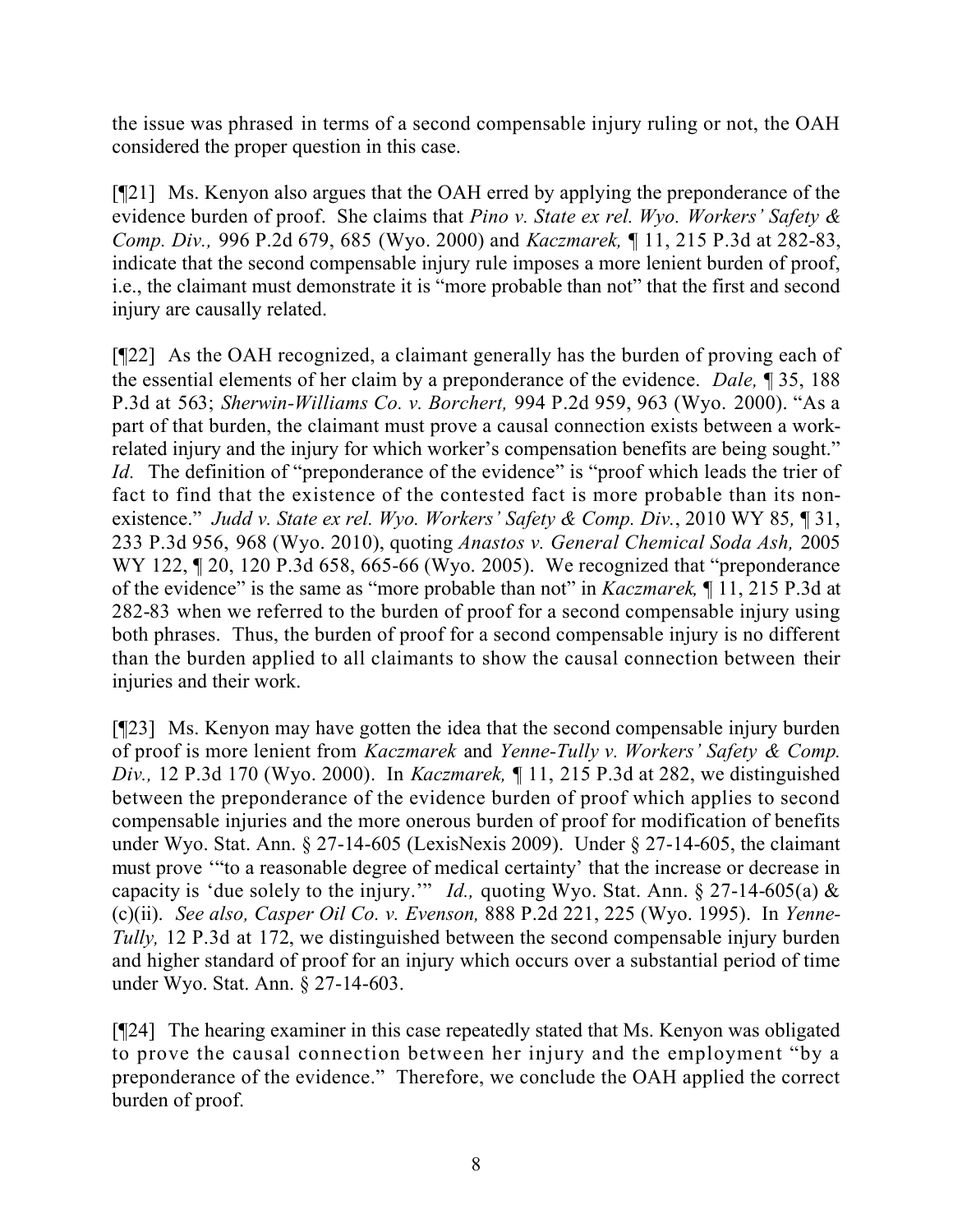## *2. Substantial Evidence Review of OAH Factual Findings*

[¶25] We turn now to the OAH's factual findings. Ms. Kenyon claims the hearing examiner's decision to accept Dr. Ruttle's opinion over her treating physician, Dr. Rork's, opinion is not supported by substantial evidence. When conflicting medical opinions are presented at the contested case hearing, the agency has the

> responsibility, as the trier of fact, to determine relevancy, assign probative value, and ascribe the relevant weight given to the evidence presented. *Clark v. State ex rel. Wyoming Workers' Safety & Compensation Div.,* 934 P.2d 1269, 1271 (Wyo. 1997). The [agency] is in the best position to judge and weigh medical evidence and may disregard an expert opinion if it finds the opinion unreasonable or not adequately supported by the facts upon which the opinion is based. *Id.; Matter of Goddard,* 914 P.2d 1233, 1238 (Wyo. 1996).

*Spletzer v. State ex rel. Wyo. Workers' Safety & Comp. Div.,* 2005 WY 90, ¶ 21, 116 P.3d 1103, 1112 (Wyo. 2005). We do not re-weigh the evidence, but defer to the agency's decision so long as it is based on relevant evidence that a reasonable mind might accept as supporting that decision. *Id.,* ¶ 22, 116 P.3d at 1112.

*Chavez v. State ex rel. Wyo. Workers' Safety & Comp. Div.,* 2009 WY 46, ¶ 18, 204 P.3d 967, 971 (Wyo. 2009).

[¶26] The OAH recognized that the determining factor on the issue of whether or not Ms. Kenyon's total knee replacement was related to her work injury was the physicians' opinions. With regard to those opinions, the hearing examiner concluded:

> 80. This Office must weigh the opinions offered by Dr. Rork and Dr. Ruttle under the *Baxter<sup>3</sup>* standards. This

 $\overline{a}$ <sup>3</sup> The OAH was presumably referring to the following statements from *Baxter v. Sinclair Oil Corp.,* 2004 WY 138, ¶ 9, 100 P.3d 427, 431 (Wyo. 2004):

<sup>&</sup>quot;When presented with medical opinion testimony, the hearing examiner, as the trier of fact, is responsible for determining relevancy, assigning probative value, and ascribing the relevant weight to be given to the testimony." *Bando v. Clure Bros. Furniture,* 980 P.2d 323, 329 (Wyo. 1999). "In weighing the medical opinion testimony, the fact finder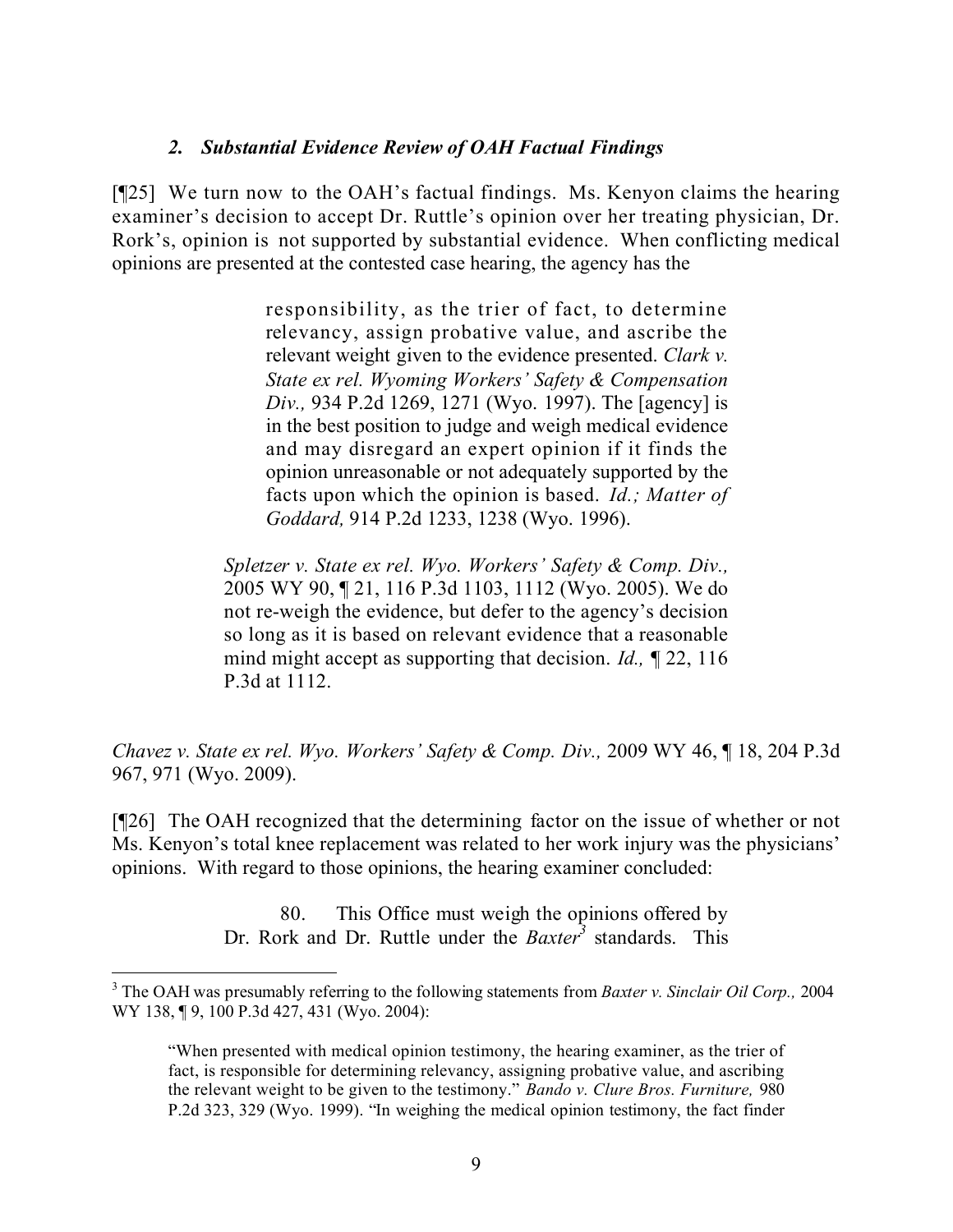Office finds that all the physicians are highly qualified and well trained professionals. This Office also finds that each physician's opinion is equally unequivocal. Thus, this Office must weigh the history and reasoning behind the opinions.

81. Dr. Rork admitted that Kenyon's need for treatment in November 2007 and subsequent July 9, 2008, total [knee replacement] was caused by Kenyon's osteoarthritis which had been present prior to Kenyon's March 19, 2006 work injury; however, Dr. Rork believe[d] that Kenyon's March 19, 2006 work injury was an aggravating factor in Kenyon's ultimate need for total knee replacement. Dr. Rork did not adequately explain how he determined that Kenyon's March 19, 2006 acute right knee injury caused the extensive osteoarthritis, which was noted as early as July 2000, and which led to the July 8, 2008 arthroplasty, but just blankly asserted it was . . . "probably what tipped her over the edge."

82. Dr. Rork did not have a good history as to how Kenyon was injured on March 19, 2006 and in fact admitted he had no understanding of what Kenyon was doing at the time of the alleged work injury. Dr. Rork further did not explain why he stated Kenyon had never recovered after the March 29, 2006 surgery, when there was a break in treatment for eighteen months. Further, Dr. Rork did not know of Kenyon's May 2008 golfing incident or Kenyon's June 2008 boating incident. Reviewing the record, Dr. Rork had almost no information regarding Kenyon's recovery and activities between May 2006 and the July 2008 arthroplasty, but rather Dr. Rork based his entire opinion on Kenyon's unsubstantiated statement she never healed after the March 29, 2006 surgery.

83. Dr. Ruttle, on the other hand, had a more complete understanding of Kenyon's history. Dr. Ruttle summarized pages of Kenyon's medical records, performed an examination focused on the cause of Kenyon's need for treatment and obtained a very detailed history from Kenyon. Dr. Ruttle noted that Kenyon's 1999 surgery was more extensive and required a second surgery followed by months of knee pain, whereas? Kenyon's March 29, 2006 surgery

considers: (1) the opinion; (2) the reasons, if any, given for it; (3) the strength of it; and (4) the qualifications and credibility of the witness or witnesses expressing it." *Id.* at 329- 30.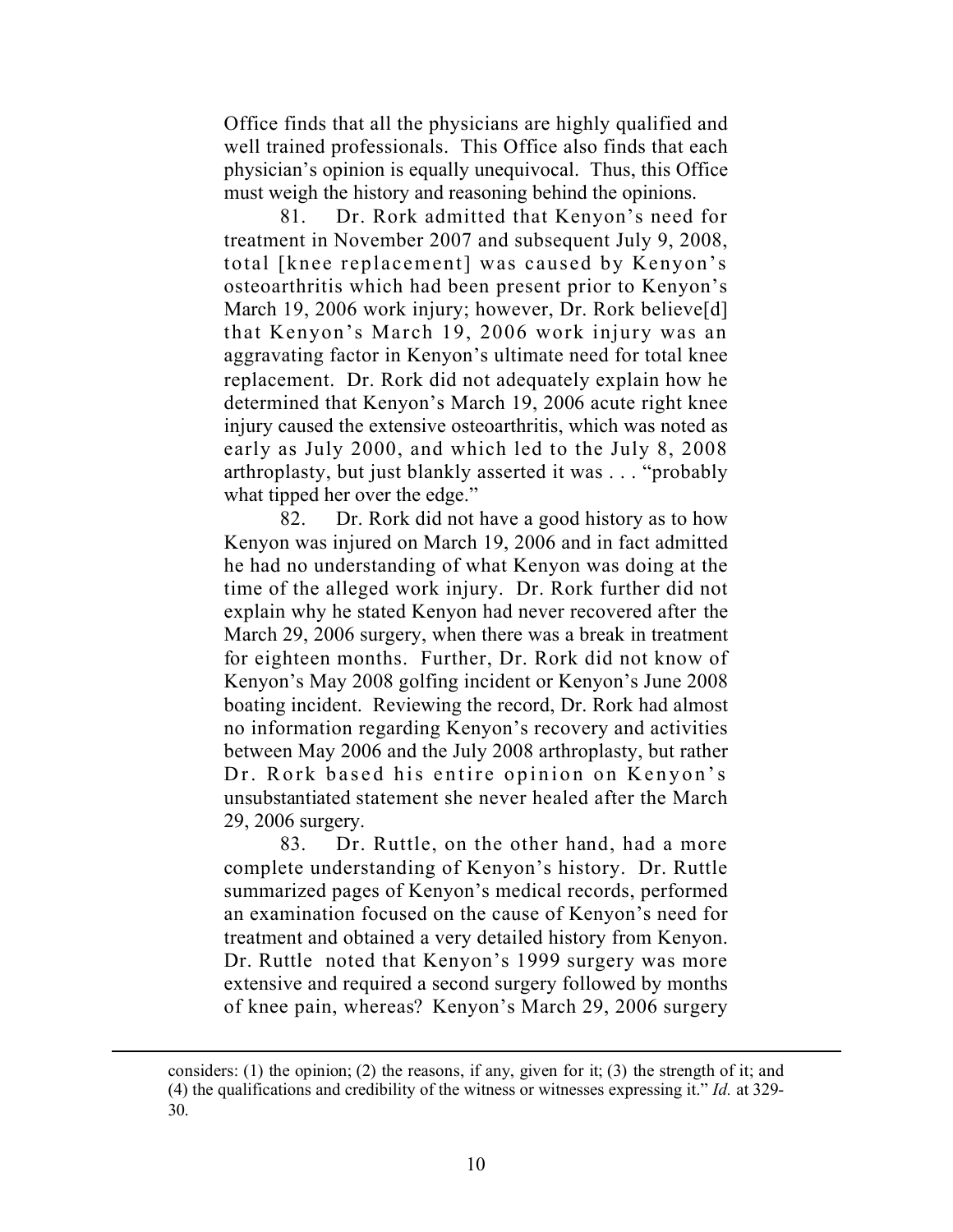was rather minor and after six weeks Kenyon discontinued all treatment. Dr. Ruttle knew of Kenyon's intervening injuries and also used the objective evidence in arriving at his conclusion that Kenyon had recovered from her March 19, 2006 acute injury as of May 2, 2006 and that Kenyon's treatment from November 6, 2007 forward was not related to the March 19, 2006 incident. Dr. Ruttle thoroughly explained the basis for his opinion and did not rely totally on Kenyon's unsubstantiated and less than credible history. Additionally, Dr. Ruttle based his opinion on published and accepted medical research covering the cause of osteoarthritis in knees.

84. Using the *Baxter* factors, this Office finds the opinion of Dr. Ruttle more persuasive than the opinion of Dr. Rork. Dr. Ruttle had a more thorough history and had a complete understanding of Kenyon's March 19, 2006 injury. Further, Dr. Ruttle thoroughly explained his opinion and supported his findings with established and accepted medical journals.

85. Accordingly, this Office finds Kenyon failed to prove that her November 6, 2007 treatment and subsequent July 9, 2008 right knee arthroplasty was caused by or related to her March 19, 2006 acute knee injury.

[¶27] Taking aim at specific aspects of the hearing examiner's decision, Ms. Kenyon claims the hearing examiner should not have accepted Dr. Ruttle's reasoning that she had recovered from her March 2006 work related injury on the grounds that she did not seek treatment for her injury for a year and a half. She claims Dr. Ruttle did not take into account that she was incarcerated for five of those months. Besides the obvious problem with this argument—a five month period of incarceration does not explain the eighteen month lapse in treatment, there is nothing in the record indicating that Ms. Kenyon could not have sought treatment for her knee if she needed it while she was incarcerated.

[¶28] Furthermore, there were other reasons Dr. Ruttle believed that Ms. Kenyon had recovered from her work injury by the time she needed the total knee replacement. He described the relatively minor nature of the 2006 injury and surgery and how that compared with the more serious injury and surgeries in 1999 and 2000. He emphasized that, with the earlier injury, she sought medical treatment when the knee continued to bother her after the surgery. He contrasted that to the fact that she did not seek medical treatment for pain after she recovered from the 2006 surgery. Dr. Ruttle also noted that she lived a fairly active lifestyle after the 2006 surgery, including playing golf on a regular basis. Dr. Ruttle's opinion that Ms. Kenyon had recovered from her 2006 work related injury was reasonable and adequately supported by the facts in the record. *See*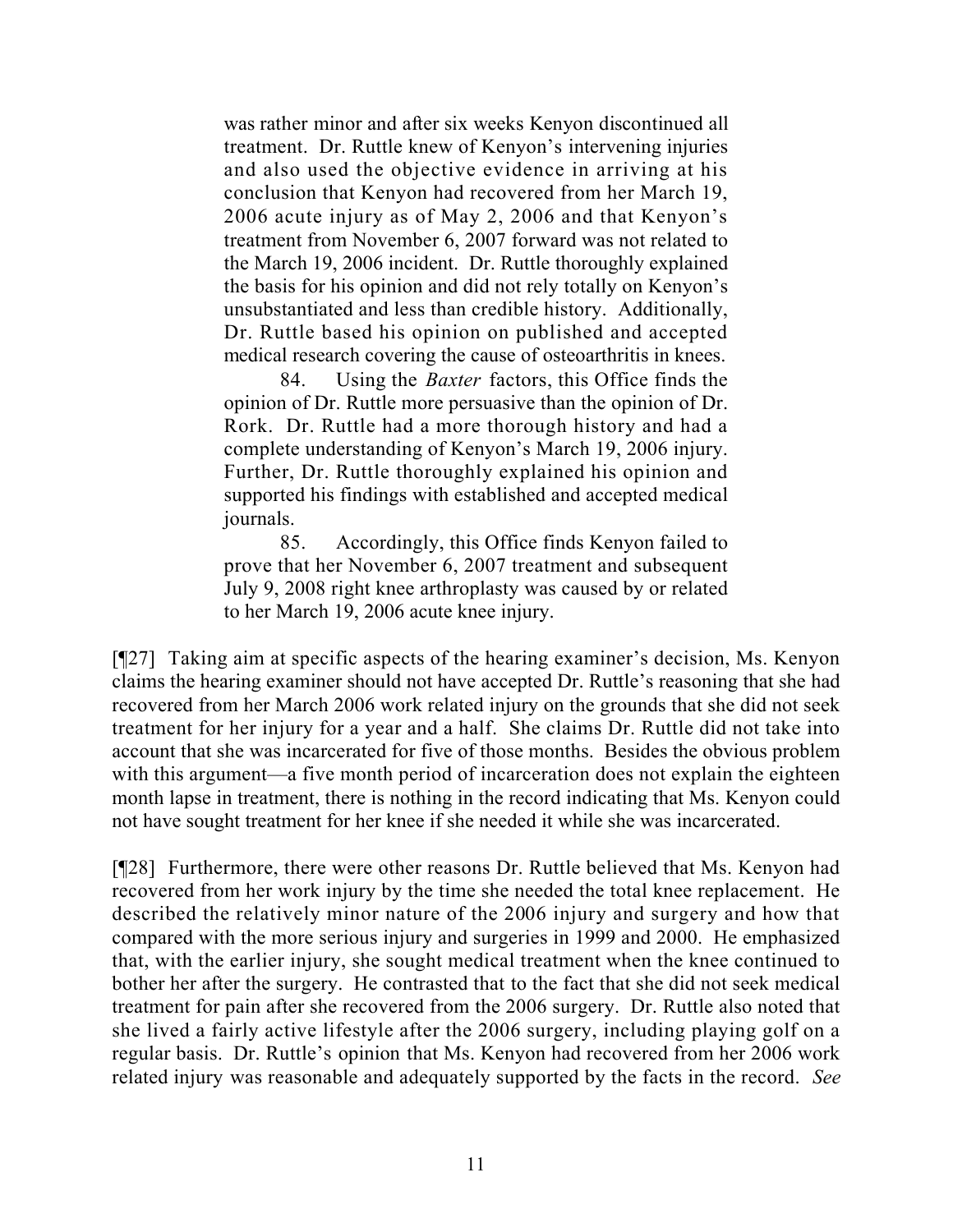*Chavez,* ¶ 18, 204 P.3d at 971. As such, there is substantial evidence to support the OAH adoption of his opinion in that regard.

[¶29] Next, Ms. Kenyon faults the OAH for accepting Dr. Ruttle's opinion because it was "based on published and accepted medical research covering the cause of osteoarthritis in the knee." Dr. Ruttle's report included the following statement:

> Recent work in orthopedic literature has also suggested that despite successful, stabilizing[] anterior cruciate reconstruction, patients with reconstructed anterior cruciate ligament[s] may develop arthritis within the involved knee.

Dr. Ruttle testified about the literature at his deposition. He referenced several articles indicating that patients who had ACL reconstruction and meniscetomy have a higher incidence of osteoarthritis than patients who did not.

[¶30] Initially, we observe that, although the hearing examiner mentioned Dr. Ruttle's statements about the literature in a couple of instances, he did so only briefly and that did not appear to be his primary consideration in accepting Dr. Ruttle's opinion over Dr. Rork's. Instead, it was simply another fact to support Dr. Ruttle's opinion that Ms. Kenyon's osteoarthritis which necessitated the total knee replacement was the result of her earlier injury rather than the 2006 work related injury. Dr. Rork's report also included an extensive rendition of Ms. Kenyon's medical history and medical records and the results of his physical examination of her. The record, therefore, contains relevant evidence that a reasonable mind might accept as adequate to support a conclusion. *Dale,*  ¶ 22, 188 P.3d at 561.

[¶31] Ms. Kenyon also criticizes the OAH finding that Dr. Ruttle's opinion was more persuasive because he was aware that Ms. Kenyon had suffered some intervening injuries between the 2006 surgery and the 2008 total knee replacement, while Dr. Rork's testimony did not indicate that he was aware of those incidents. This argument is referring to Dr. Ruttle's remark that Ms. Kenyon experienced pain and swelling in May 2008 after playing golf and in June 2008 when she stepped into a boat while fishing. She maintains it was not appropriate to discount Dr. Rork's opinion on the basis that he did not know about the incidents because they occurred after he was deposed in February 2008. However, the OAH allowed Dr. Rork to provide a response to Dr. Ruttle's deposition testimony and report after the contested case hearing. Although Dr. Rork provided an e-mail response, which was admitted into evidence, he did not address the intervening injuries. Thus, the OAH did not err by considering the fact that Dr. Ruttle took the intervening injuries into account in rendering his opinion and Dr. Rork did not.

[¶32] Ms. Kenyon maintains that her situation is comparable to that presented in *Judd,*  2010 WY 85, 233 P.3d 956. Ms. Judd suffered from preexisting degenerative arthritis in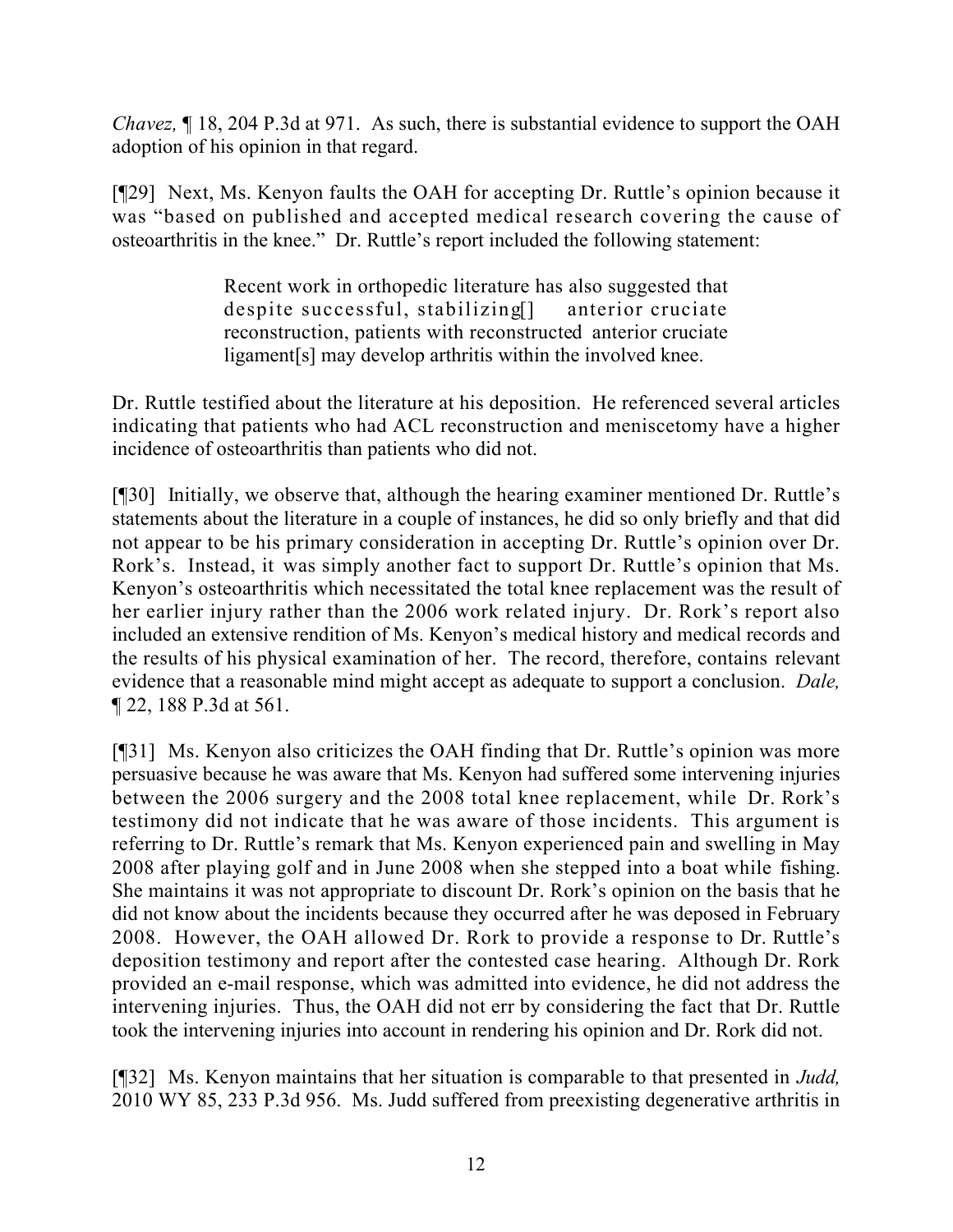her knee, but was working full time as a physical therapy aide until she tripped and fell at work, injuring her knee. She had arthroscopic surgery, which the division covered. However, she never recovered her ability to put weight on the knee and eventually underwent total knee replacement. *Id.*, **¶** 4-7, 34, 233 P.3d at 959, 969. The Medical Commission denied benefits, reasoning that the preexisting condition, rather than the fall, necessitated the total knee replacement. *Id.,* ¶ 23, 233 P.3d at 966-67. In making that determination, the commission relied on the medical opinions of two independent evaluators instead of Ms. Judd's treating physician. The independent evaluators had concluded that "because the fall did not change the underlying knee pathology, that is physically alter the degenerative arthritis, and because Judd's total knee replacement surgery was inevitable, there was no material aggravation of the preexisting condition." *Id.*, **[** 35, 233 P.3d at 970.

[¶33] We reversed, concluding that Ms. Judd had satisfied her burden of proving a work related material aggravation of her preexisting condition had led to the total knee replacement. We stated that the commission erred by relying on the independent evaluators' opinions because there is no requirement in Wyoming law that the underlying pathology must change in order to find a material aggravation of a preexisting condition. It was significant, in our view, that her physical condition and abilities changed dramatically after her fall and she did not recover until after the knee replacement surgery was performed. *Id.*, ¶¶ 34-38, 233 P.3d at 969-71. *See also*, *Slaymaker,* 2007 WY 65, 156 P.3d 977.

[¶34] *Judd* is readily distinguishable from the case at bar because the evidence clearly showed that Ms. Judd had not recovered from her work related injury when she underwent the total knee replacement. In fact, she was unable to put weight on the knee until after the knee replacement surgery. Here, it reasonably can be concluded that Ms. Kenyon recovered after her 2006 injury and surgery and it was clear she went for eighteen months without medical treatment before returning to Dr. Rork for her total knee replacement.

[¶35] The present case is very similar to *Chavez.* Mr. Chavez injured his back at work in 1989. He had surgery on his back in 1991, and the division paid for that treatment. Mr. Chavez had a second surgery in 2006, but the division denied benefits for that surgery, reasoning that it was not related to his 1989 work injury. *Id.,* ¶¶ 3-4, 204 P.3d at 968-69. The hearing examiner considered the testimony of Mr. Chavez's treating physician, who testified the 2006 surgery was related to the 1989 work injury, and Dr. Ruttle, who testified the surgery was not related to the work injury but was instead "due to the recurrence of what was a chronic, preexisting problem." *Id.,* ¶¶ 13-16, 204 P.2d at 970-71. The Medical Commission accepted Dr. Ruttle's opinion over the treating physician's, and we concluded there was substantial evidence in the record to support that choice. *Id.,* ¶ 19, 204 P.3d at 971-72. In affirming the Medical Commission, we recognized that, in its decision, it had "noted several reasons for affording more weight"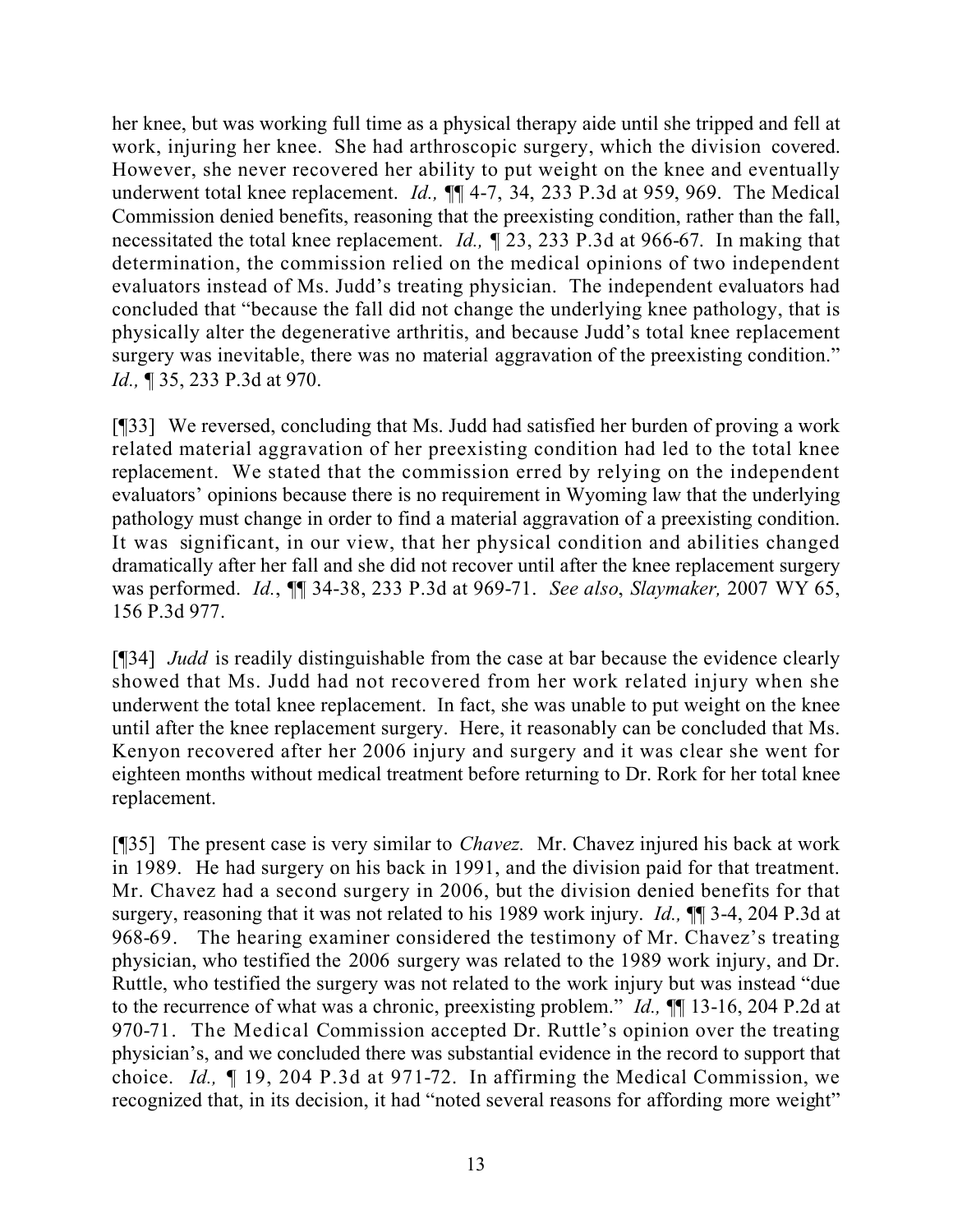to Dr. Ruttle's opinion than to Mr. Chavez's treating physician's and those reasons were supported by the medical evidence. In particular, the record established that Mr. Chavez had "recovered" and "got better" after his 1989 injury and he told his treating physician that his back pain was long standing and did not identify the 1989 incident as the cause of his pain. *Id.,* ¶¶ 17-19, 204 P.3d at 971-72.

[¶36] As in *Chavez,* the OAH's decision included a detailed review of Dr. Rork's and Dr. Ruttle's medical opinions and a careful explanation of why it accepted Dr. Ruttle's opinion instead of Dr Rork's. The underlying facts, including the lapse in medical treatment, Ms. Kenyon's active lifestyle after the 2006 surgery, and the medical evidence showing that she had significant preexisting osteoarthritis supported Dr. Ruttle's opinion that her preexisting condition, rather than the 2006 injury, led to her total knee replacement. The OAH decision to accept Dr. Ruttle's opinion over Dr. Rork's was "based on relevant evidence that a reasonable mind might accept as supporting that decision." *Id.,* ¶ 18, 204 P.3d at 971, citing *Spletzer,* ¶ 22, 116 P.3d at 1112.

[¶37] Finally, Ms. Kenyon challenges the OAH determination that she was not entirely credible. The hearing examiner made the following factual findings:

> 19. At [the] hearing, Kenyon was very evasive in answering questions about her treatment after the March 29, 2006 right knee surgery, but eventually admitted she only had three follow-up visits with Dr. Rork. Kenyon claimed that although she quit receiving medical treatment, her knee never recovered.

> 20. Kenyon alleged she was in constant pain, but was performing physical therapy at home because [of] her continued knee pain.

> 21. Kenyon testified that she had been active all her life . . . . Kenyon alleged she was never able to return to her normal life activities after the March 29, 2006, surgery but could not explain why she had completely ceased treatment if she was still suffering significant pain.

> 22. During her cross-examination, Kenyon admitted that for a portion of time after she ceased medical treatment in May 2006 and before she returned for treatment in November 2007, Kenyon was incarcerated.

> 23. When questioned as to the cause of her incarceration, Kenyon again was extremely evasive and had to be directed to answer the questions. Kenyon claimed she was jailed for "a probation violation" but would not initially expound.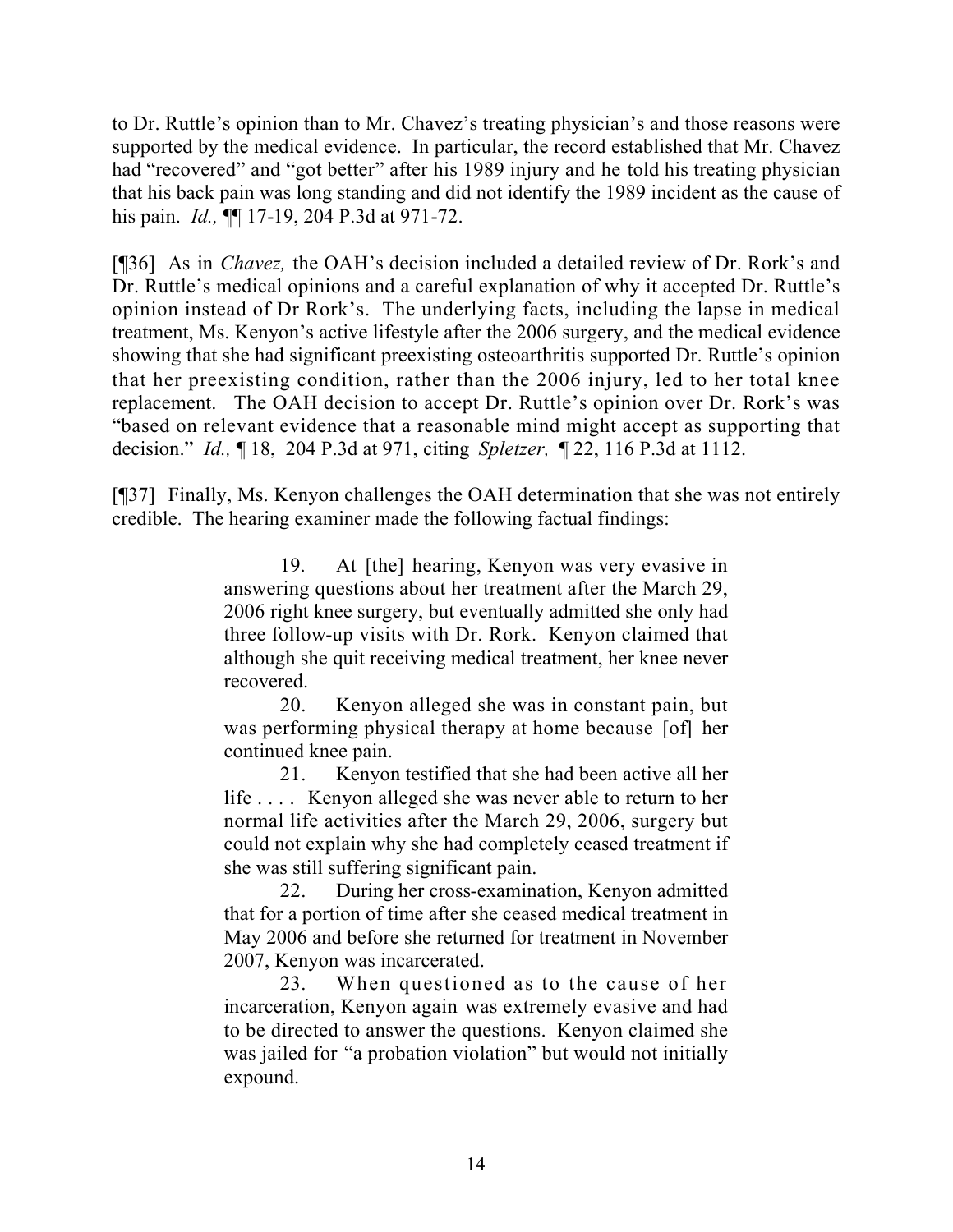24. When ordered to thoroughly answer, Kenyon eventually admitted to having been convicted of theft in 2003, which is a crime of dishonesty. Kenyon attempted to minimize her crime by claiming she was convicted "of stealing her own money back from an abusive ex-boyfriend."

25. Kenyon admitted that, at the time of the hearing, she was still on probation, even after serving five months in county jail for her prior probation revocation. Throughout all the questioning regarding her conviction, Kenyon was evasive and provided incomplete and what appeared less than truthful answers.

26. Kenyon also admitted on cross examination, grudgingly, that she only sought additional right knee treatment after an incident where she fell out of a boat and when she realized golfing caused additional pain in her right knee. Again, Kenyon attempted to minimize that any activities were the cause of her pain and added that all her pain she associates with the March 19, 2006 work injury.

Based upon these findings, the hearing examiner concluded:

53. This Office must first address the credibility of Kenyon as a witness. This Office found Kenyon to be a less than completely credible witness, but not so unbelievable that all of her testimony was rendered useless. Kenyon attempted to evade many questions and had to be instructed to answer the questions posed. Kenyon's demeanor and actions were more indicative of a witness attempting to mislead or not provide complete information. Kenyon would stare down at the floor, look away from the hearing examiner, roll her eyes and otherwise appear less than honest.

54. That being said, Kenyon's testimony in some manner was confirmed by the contemporaneously prepared medical records and therefore this Office was able to determine that at least some of Kenyon's testimony was credible; however, her testimony regarding her criminal history, her continued pain after the March 29, 2006, surgery and her inability to return to normal activities was not believable.

[¶38] Ms. Kenyon argues that the hearing transcript does not indicate that she had to be instructed to answer questions more thoroughly. After reviewing the transcript, we agree that Ms. Kenyon was not overtly ordered or instructed by the hearing examiner to answer